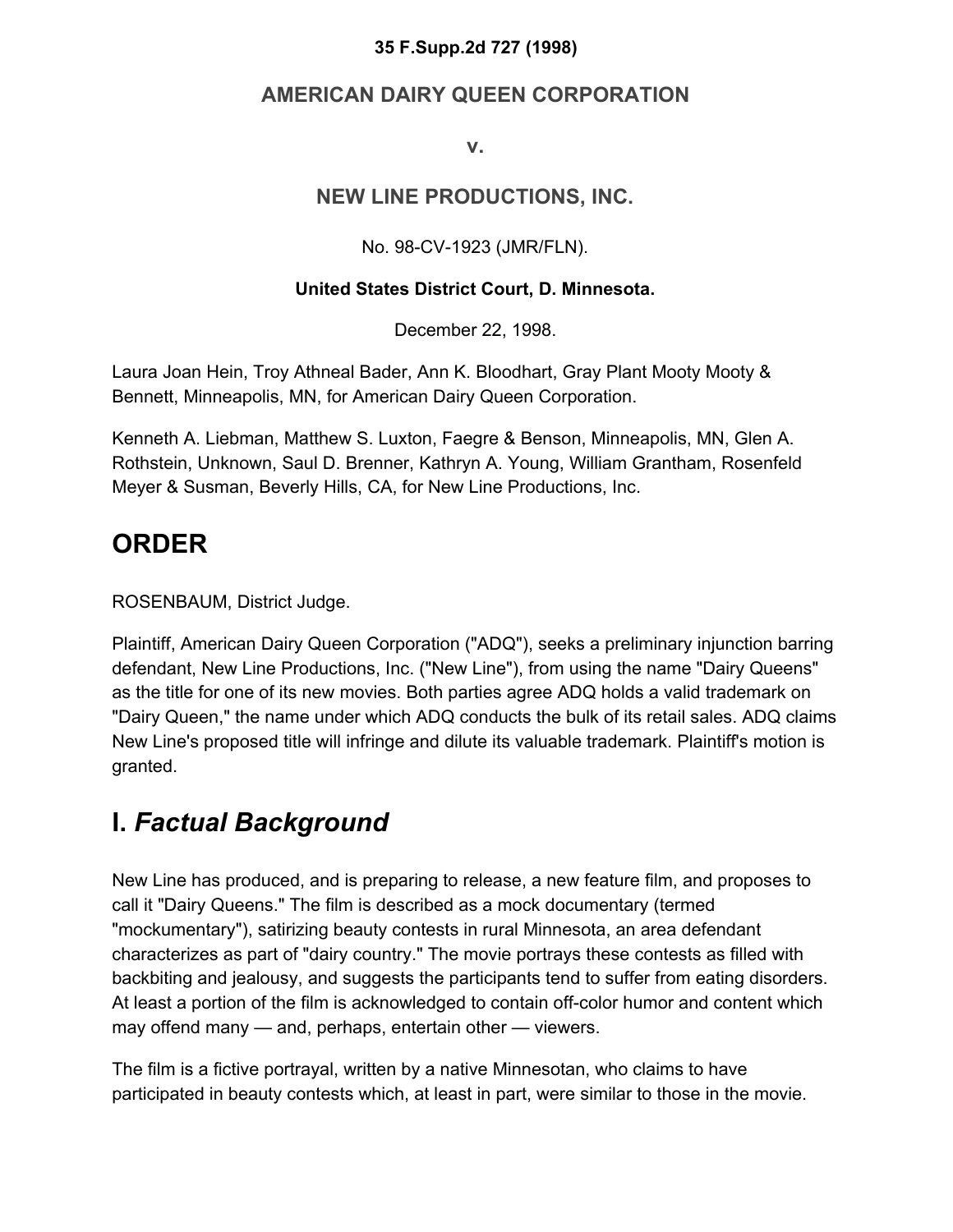The movie is scheduled for release in early 1999. No part of the film's content relates, depicts, or refers in any manner to plaintiff's popular restaurants. The film's script does not refer to any kind of frozen dairy treats.

Plaintiff objects to defendant's use of a title which is very similar to its well-established "Dairy Queen" trademark. It does business through several thousand family-oriented retail outlets, selling frozen dairy treats and other food. ADQ is particularly concerned that the title "Dairy Queens" will cause the public to associate its trademarked name with the unwholesome content of the film. ADQ fears this association will create negative impressions and confuse its customers, thereby demeaning and disparaging its mark.

ADQ claims New Line's use of "Dairy Queens" constitutes both trademark infringement, under 15 U.S.C. § 1114, and trademark dilution, under 15 U.S.C. § 1125(c). An infringement claim raises issues of actual consumer confusion as to a product's or service's source; a dilution claim asserts the placement of a mark within a negative context, thus reducing its value. ADQ asks the Court to enjoin New Line from any usage which either infringes or dilutes its mark.

#### **II.** *Standard for Preliminary Injunction*

In the Eighth Circuit, the decision to grant a preliminary injunction is judged according to a four part test. The Court must consider:

- 1. The existence of a threat of irreparable harm to the movant;
- 2. The balance between that harm and any injury inflicted on the non-moving party;
- 3. The movant's probable success on the merits; and
- 4. The public interest.

*See Dataphase Systems, Inc. v. CL Systems, Inc.,* 640 F.2d 109, 114 (8th Cir.1981). The third factor, probable success on the merits, is frequently considered the most important. *See S & M Constructors, Inc. v. Foley Co.,* 959 F.2d 97, 98 (8th Cir.1992). The Court will address each *Dataphase* factor in turn. When the factors apply differently to the infringement and the dilution claims, they are addressed separately.

## **A.** *Threat of Irreparable Harm*

As noted, plaintiff claims both traditional trademark infringement, under 15 U.S.C. § 1114, and violation of the newer right to protection from trademark dilution, under 15 U.S.C. § 1125(c). When considering traditional trademark infringement, irreparable harm may be presumed "from a finding of probable success in proving likelihood of confusion." *Calvin Klein Cosmetics Corp. v. Lenox Laboratories, Inc.,* 815 F.2d 500, 505 (8th Cir.1987). This contrasts with trademark dilution, which does not require a likelihood of confusion. For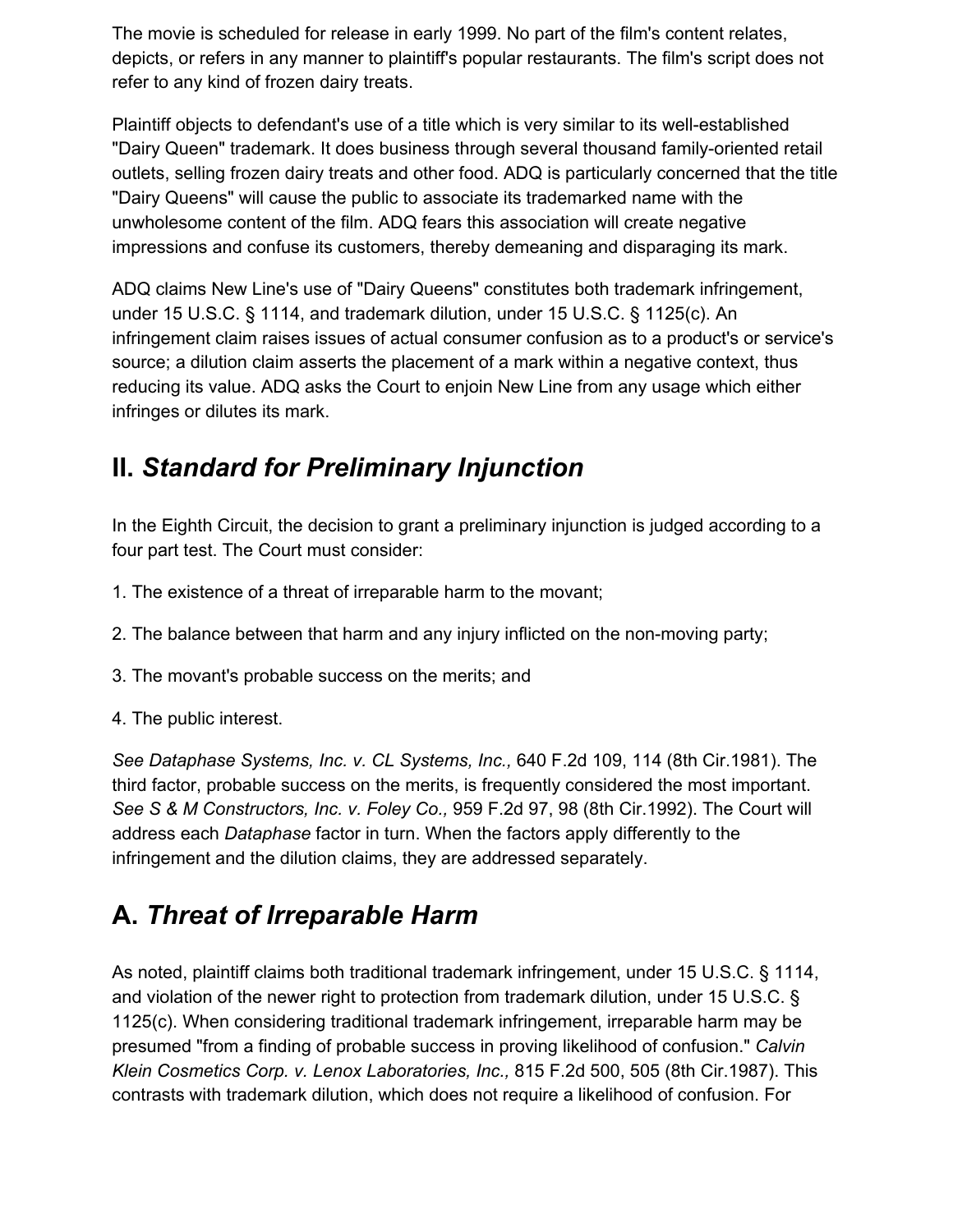trademark dilution, proof of a likelihood of dilution of a mark will support a presumption of irreparable harm. *See Toys "R" Us, Inc. v. Akkaoui,* 1996 WL 772709, 40 U.S.P.Q. 1836, 1838-39 (N.D.Cal.1996). The Court finds that plaintiff has shown a threat of irreparable harm under both theories.

The "Dairy Queen" mark was first used and applied to frozen dairy treats in 1940. It was registered and granted trademark protection in 1963. ADQ's familiar sign — which presents only its trademarked name — is a frequent, well-recognized presence all along the streets and highways of the midpart of the United States. The mark is well-represented all over the nation. When the decades of effort expended in establishing a mark of the quality of "Dairy Queen" are considered, it is clear that the enormous goodwill created possessed by ADQ and represented by its "Dairy Queen" mark could be greatly diminished by a harmful usage. The Court concludes that ADQ has established a threat of irreparable harm.

# **B.** *Balance of the Harm to Plaintiff Against the Injury to Defendant*

The plaintiff posits a grave risk to its well-known mark if defendant's proposed title is placed in the public's consciousness. This contrasts with the highly conjectural harm defendant asserts if it is forced to choose a different title for its film. Plaintiff, as seen above, has spent decades establishing its mark as the recognizable sign of a wholesome, family-oriented restaurant. Defendant, on the other hand, will simply have to retitle a film for which it has engaged in virtually no marketing to date. Although the Court cannot gainsay defendant's protestations of its difficulty in conceiving a new and original title, this factor favors plaintiff.

## **C.** *Probable Success on the Merits*

Because the theories under which plaintiff seeks relief are distinct, the likelihood of success on each will be addressed separately.

## **1.** *Infringement Theory*

Use of a protected mark is prohibited when a competing use is "likely to cause confusion, or to cause mistake, or to deceive." 15 U.S.C. § 1114. Likelihood of confusion is a question of fact. *See Calvin Klein Cosmetics Corp.,* 815 F.2d at 504. The question is to be resolved by considering a number of factors, commonly referred to as the "digits of confusion." None is dispositive. Among the digits of confusion are:

## **a.** *Strength of the Infringed Mark*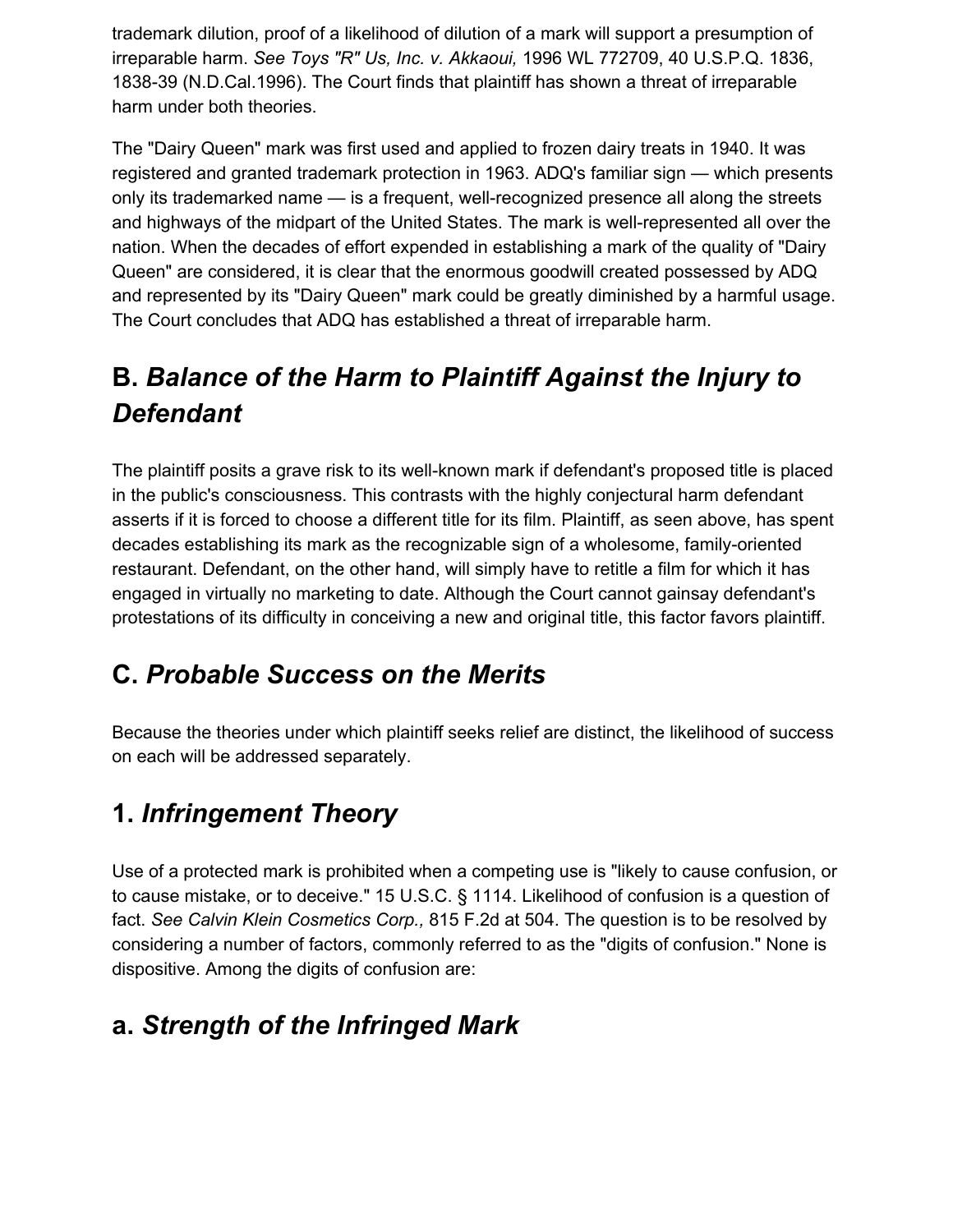Two factors measure a mark's strength: "the distinctiveness of the mark and the extent to which the mark is recognized by the relevant consumer class." *Aveda Corp. v. Evita Marketing, Inc.,* 706 F.Supp. 1419, 1428 (D.Minn.1989). The Court easily finds ADQ possesses a very strong mark in "Dairy Queen," at least insofar as it relates to soft-serve dairy products. An arbitrary or fanciful mark is considered stronger than a mark which is merely descriptive. *See Insty\*Bit, Inc. v. Poly-Tech Industries, Inc.,* 95 F.3d 663, 672 (8th Cir. 1996). Despite New Line's suggestion that ADQ's "Dairy Queen" mark is descriptive, the Court does not find it to be. Consider: ADQ's stores do not sell "queens." ADQ's stores sell soft serve treats and snacks. Its "Dairy Queen" name, then, does not describe the product it sells, except insofar as ADQ's products are frequently milk-based. New Line's proposed movie title, on the other hand, is purely descriptive; the film is about beauty contest royalty in what New Line's brief calls "dairy country." New Line's contestants are, according to New Line's lights, "Dairy Queens." When viewed in this light, ADQ's mark being fanciful — is accorded a greater degree of protection, and New Line's — being descriptive — is afforded a lesser. ADQ's mark is distinctive and instantly recognized by millions of consumers. Based on these facts, the Court concludes ADQ's mark is strong. This determination militates in favor of a finding of a likelihood of confusion.

#### **b.** *Similarity of the Marks*

New Line has not offered a rendition of the graphic which will portray its proposed "Dairy Queens" title. New Line assures the Court, however, that it will not be framed in a red-colored modified oval shape, as ADQ's mark is typically presented. Even assuming that New Line's title does not directly resemble ADQ's familiar "Dairy Queen" within its stylized red oval, this does not resolve the question of the similarity of the marks. "The degree of resemblance necessary to create a likelihood of confusion cannot be exactly defined." *Id.* at 1428. "Similarity of the marks is tested on three levels: sight, sound, and meaning.... Each must be considered as they are encountered in the marketplace." *AMF Inc. v. Sleekcraft Boats,* 599 F.2d 341, 351 (9th Cir.1979).

On the most simplistic level, the Court sees that "Dairy Queens" and "Dairy Queen" are identical — save and except the single letter "s" which makes New Line's term plural. Their respective sounds are almost identical, and they look almost identical. The additional "s" does not suffice to differentiate the marks; the Court easily recalls taking its children for "Dairy Queens" on a warm summer's evening. The competing mark's "meaning," the third factor of similarity, appears to be somewhat different in New Line's projected title. The difference does not arise from New Line's added "s" however; it simply arises from additional information which can be gleaned about the content of the film from its surroundings — advertising, reviews, and so on.

Defendant avers its title will appear "very different" in the marketplace. In the absence of material which can be evaluated, New Line indicates its marketing efforts will employ a logo differentiating it from ADQ's. It further asserts its film advertising will make clear the film is not about plaintiff's products or restaurants. They suggest the addition of the film studio's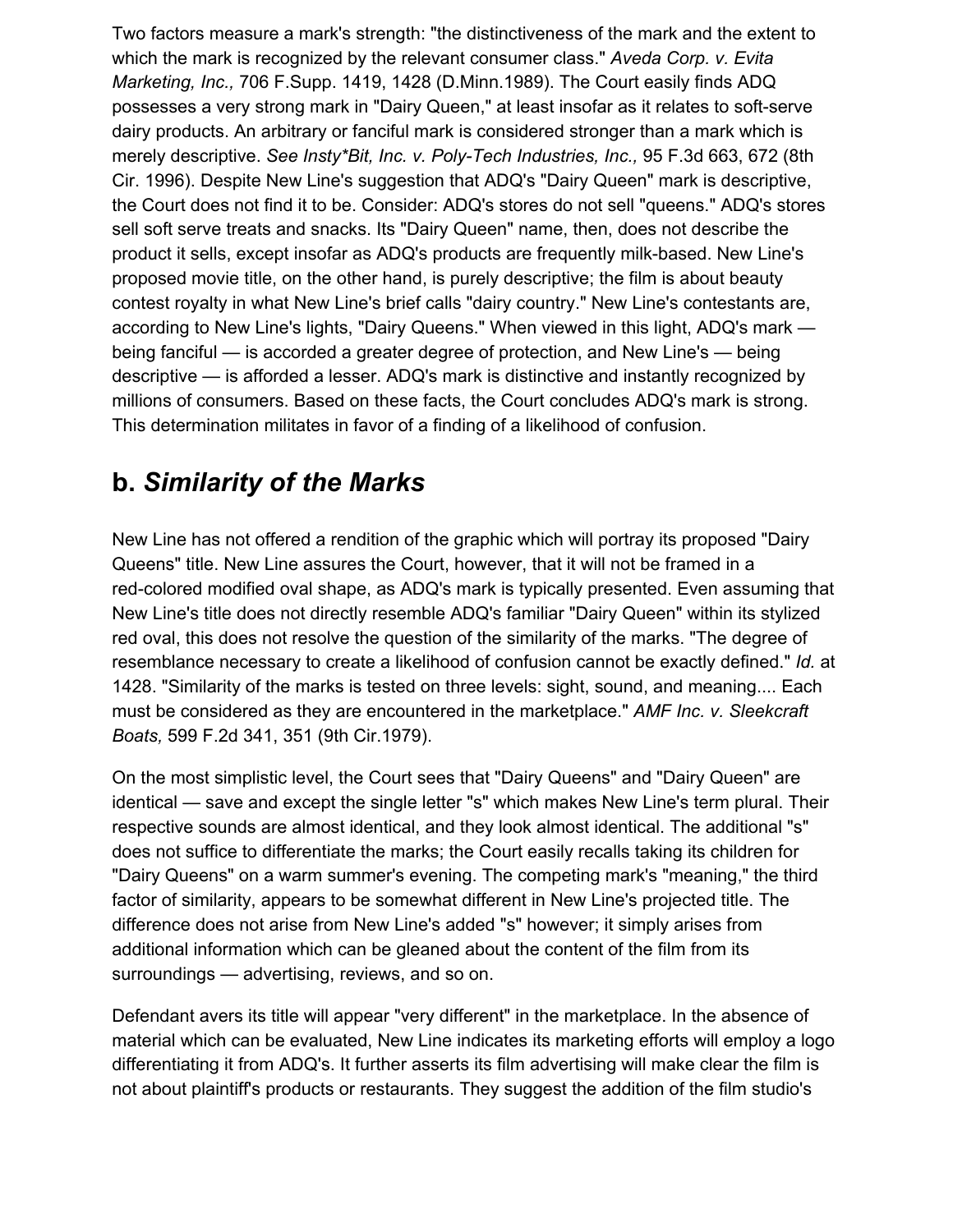name will further emphasize the different nature of its proposed title. The Court considers these contentions to be highly conjectural, particularly in the absence of any competent evidence. New Line has also indicated it is willing to explore the possibility of a disclaimer, which will explicitly differentiate its proposed title from ADQ's mark. It does not appear, however, that this proposal has been accepted by the plaintiff.

One reason why ADQ appears to be unwilling to accept New Line's proposed disclaimer is ADQ's view that no disclaimer can resolve a problem which occurs in the real world. ADQ claims, and there is no evidence which counters the suggestion, that the facile use of a palliative disclaimer misapprehends the way the public actually learns of films in the public marketplace. The Court recognizes that the public often hears of a film by the "buzz." The buzz is a kind of word-of-mouth process. It may involve guest or film star appearances on television programs, it may be through radio programs or newspaper or gossip columnists, it may involve early web "reviews," or chance conversations. In such contexts, even the best efforts to append a distinguishing disclaimer would be of no account. The buzz goes far beyond the reach of a printed disclaimer.

The Court acknowledges that, in some contexts, it is conceivable that even nearly identical words can be deemed dissimilar. *See Life Technologies, Inc. v. Gibbco Scientific, Inc.,* 230 U.S.P.Q. 779 (D.Minn.1986) (finding solely aural similarity between "Gibbco" and "Gibco"). But this is not such a context. The Court finds, as a matter of fact, that there is a significant similarity between ADQ's trademark and the proposed New Line title. This factor militates in favor of a finding of likelihood of confusion.

#### **c.** *Degree to Which the Products or Services Compete*

"Where products are in direct competition, the degree of similarity required to prove a likelihood of confusion will be less than in the case of noncompetitive products." *Aveda,* 706 F.Supp. at 1429. However, a lack of direct competition does not preclude a finding of likelihood of confusion. *Cf. Anheuser-Busch, Inc. v. Balducci Publications,* 28 F.3d 769 (8th Cir.1994) (finding infringement where an artistic rendition of a magazine advertisement parodied a beer trademark).

Certainly, ADQ does not make films, and New Line sells neither soft serve treats nor snack foods.<sup>[1]</sup> At the same time, the Court recognizes that product cross-licensing is on the rise,<sup>[2]</sup> but this does not suggest that a consumer is likely to view the litigants' products as competitive. Therefore, the Court finds this factor militates against a finding of likelihood of confusion.

#### **d.** *Existence of an Intent to Trade on Mark's Goodwill*

"An inference of an intent to trade upon the plaintiff's good will arises if the defendant[], with knowledge of plaintiff's mark, chose a mark similar to that mark from the infinite number of possible marks." *Aveda,* 706 F.Supp. at 1429 (citing *Fleischmann Distilling Corp. v. Maier*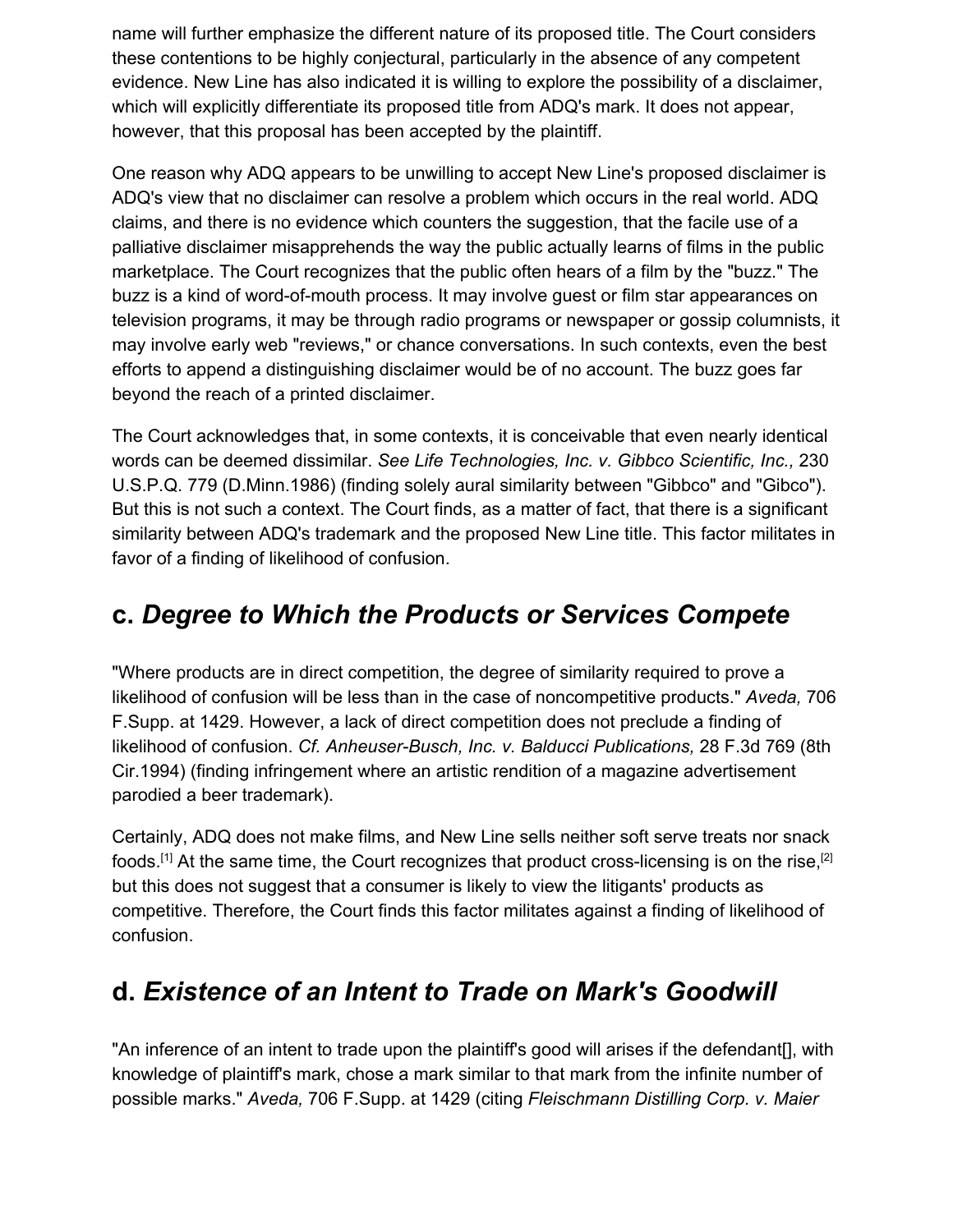*Brewing Co.,* 314 F.2d 149 (9th Cir.1963)). Here, New Line is well aware of ADQ's mark and knew of its existence when it chose "Dairy Queens" as the film's title. New Line's professed willingness to append disclaimers to its marketing materials suggests its intent is not direct competition or misappropriation of goodwill. On the other hand, this claimed willingness has not resulted in an agreement to resolve this matter. On balance, the Court cannot find clear evidence of intent to trade on ADQ's goodwill.

#### **e.** *Evidence of Actual Confusion*

Although evidence of actual confusion is useful and persuasive in typical infringement cases, it is important to remember "it is the *likelihood* of confusion that serves as a test for infringement, not actual confusion. This is especially so where the allegedly infringing item has not been advertised or released. In such a case, the plaintiff is not required to prove any instances of actual confusion." *Aveda,* 706 F.Supp. at 1430 (citing *David Sherman Corp. v. Heublein, Inc.,* 340 F.2d 377 (8th Cir.1965)) (emphasis added).

Under these circumstances, where the allegedly infringing mark has not been made public, there can be little evidence of direct consumer confusion. Accordingly, this factor is neutral in the Court's determination.

Taking, then, all of the elements of infringement together, the Court finds ADQ has established a probability of success on the merits of its trademark infringement claim. It is probable that consumers would be confused as to the source of a film called "Dairy Queens," or would, at least, conclude that New Line had received endorsement or permission of ADQ for use of its mark.[3] Thus, the third *Dataphase* factor, likelihood of success on the merits, favors ADQ's request as to its infringement claim.

## **2.** *Dilution Claim*

Owners of "famous" marks are entitled to injunctive relief if another's commercial use of the mark "causes dilution of the distinctive quality of the mark." 15 U.S.C. § 1125(c). Dilution claims do not turn on the likelihood of consumer confusion. *See Minnesota Mining & Manufacturing Co. v. Rauh Rubber, Inc.,* 943 F.Supp. 1117, 1131 (D.Minn.1996), *aff'd,* 130 F.3d 1305 (8th Cir. 1997). This is because "dilution is a `weakening or reduction in the ability of a mark to classify and unmistakably distinguish one source.'" *Rauh Rubber,* 943 F.Supp. at 1131 (quoting 3 McCarthy, Trademarks and Unfair Competition § 24.13[1][a]). In order to establish a claim of trademark dilution, four elements must be established. Each is considered below.

#### **a.** *Famousness of the Mark*

Numerous factors determine whether a mark is famous. *See Toys "R" Us,* 1996 WL 772709, 40 U.S.P.Q.2d at 1838. They need not be reviewed here, however, because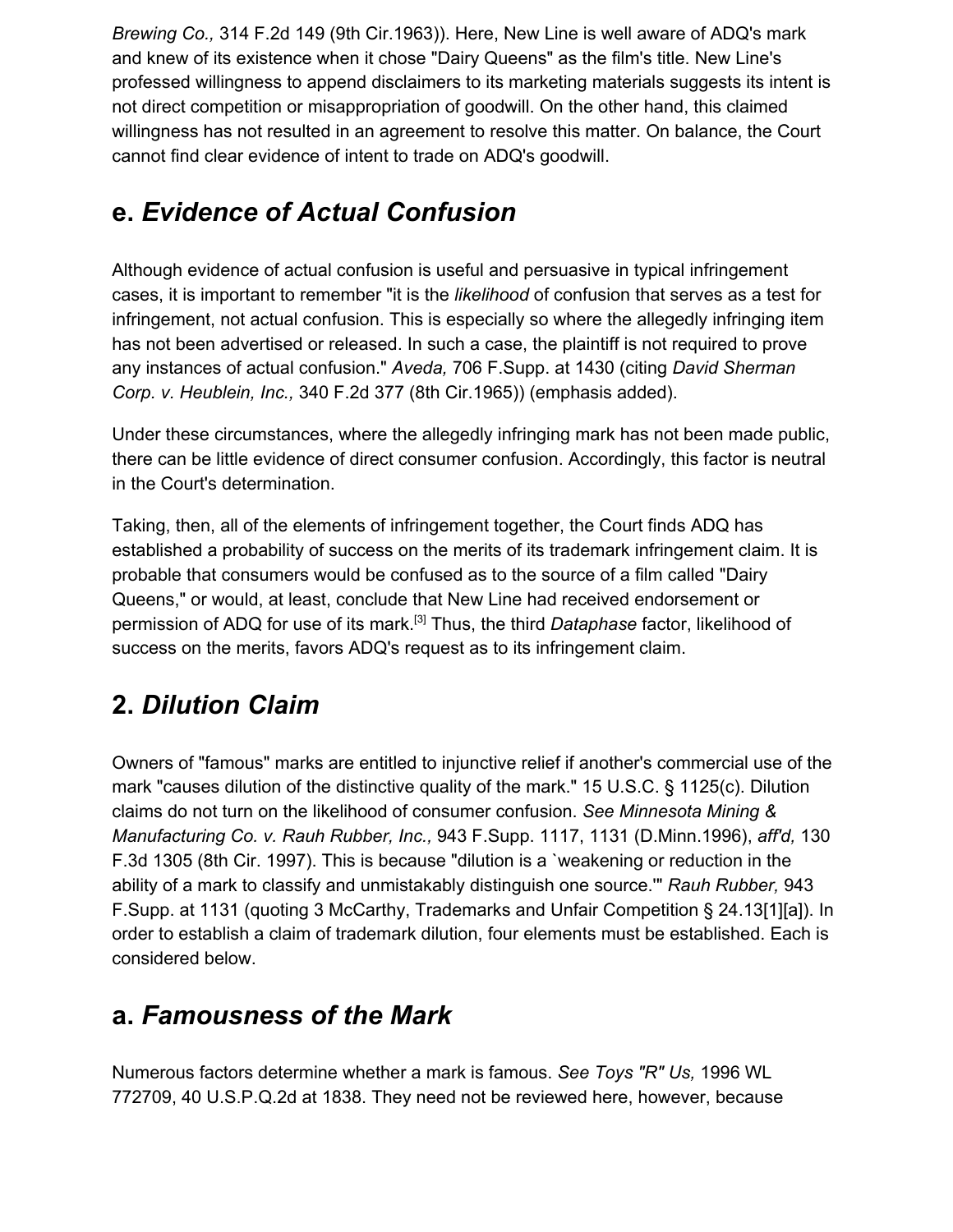defendant acknowledges ADQ's marks as famous. The Court easily finds "Dairy Queen" is a famous mark.

#### **b.** *Commercial Use of ADQ's Mark in Commerce*

The Dilution Act, by its terms, exempts noncommercial use from its regulation. *See* 15 U.S.C. § 1125(c)(4)(B). New Line contends that, because its proposed film name is the title of an artistic work, its use is noncommercial. From this proposition, New Line simply denies the Dilution Act applies to this dispute. ADQ replies that the film's content might well be noncommercial, but its title has a highly commercial aspect.

The Court finds New Line's proposed title is not being used primarily as part of an expressive work, but instead is used "to market, advertise or identify" the film. *Mutual of Omaha,* 836 F.2d at 402; *see also Defendant's Memorandum in Opposition to Plaintiff's Motion for Preliminary Injunction* at 4 ("Titles are critical in successfully marketing motion pictures."). The potentially expressive content of New Line's proposed title is discussed below, but the Court takes New Line at its own words, and finds its proposed title is predominantly commercial and marketing-oriented. As a result, the Court finds the Dilution Act applies to defendant's use.

#### **c.** *Use of the Mark After it Became Famous*

No one denies defendant's proposed use of the phrase "Dairy Queens" began years after plaintiff's decades-old trademark became famous.

# **d.** *Dilution of the Quality of the Mark by Diminishing the Capacity of the Mark to Identify Goods and Services*

Plaintiff alleges trademark "tarnishment," which occurs when "unauthorized use ... tarnishes, degrades, or dilutes the mark's distinctive quality." *Rauh Rubber,* 943 F.Supp. at 1131-32. While tarnishment most frequently occurs when a mark is used in connection with sexually explicit materials, *see, e.g., Toys "R" Us,* 1996 WL 772709, 40 U.S.P.Q.2d at 1838, other negative associations can also constitute tarnishment. *See, e.g., Anheuser-Busch Inc. v. Andy's Sportswear Inc.,* 40 U.S.P.Q.2d at 1542 (N.D.Cal. 1996) (finding tarnishment by "Buttwiser" t-shirts resembling "Budweiser" beer advertising); *Coca-Cola Co. v. Alma-Leo U.S.A., Inc.,* 719 F.Supp. 725, 728 (N.D.Ill.1989) (finding tarnishment by "Enjoy Cocaine" poster in style of "Enjoy Coca-Cola" design).

Here, defendant does not deny that some viewers may consider certain portions of its film to be offensive, even if others find it humorous. It is likely that some of the film's advertising materials will allude to at least some of these offensive portions. This could well place plaintiff's mark in close proximity to offensive materials, even without an ADQ customer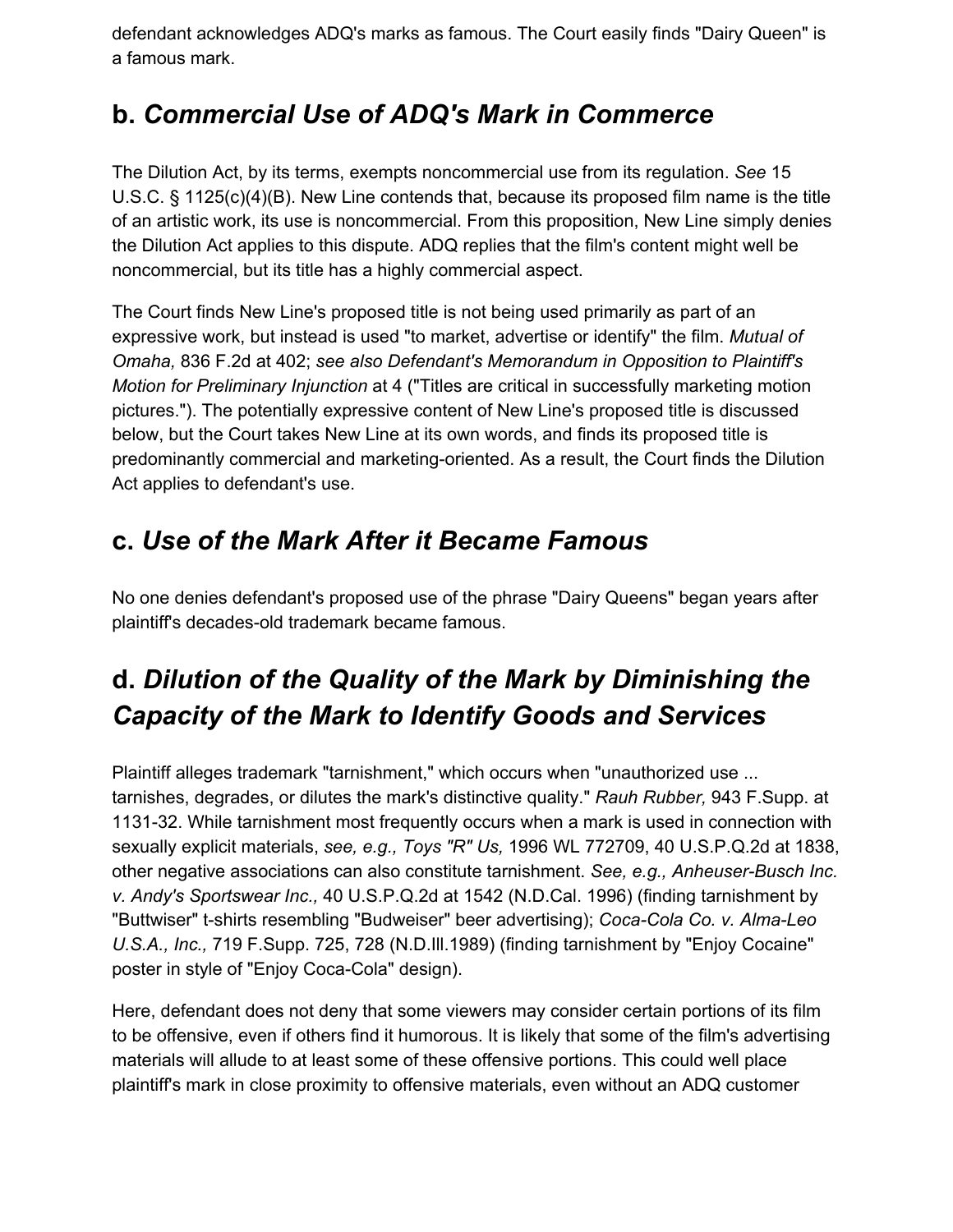setting foot in a theater. Beyond any conjectures concerning New Line's film marketing, however, if the name "Dairy Queens" is affixed to the film, word-of-mouth, critical comment, or news articles will inevitably lay the film's content next to ADQ's trademarked name. This will occur regardless of the artistry or disclaimers applied to the film's visual, broadcast, or other advertising. The Court concludes that conjoining New Line's film with the "Dairy Queen" mark, evoking as it does a family-friendly soft-serve ice cream restaurant, satisfies this fourth element of ADQ's dilution claim.

When the elements of trademark dilution are considered together, the Court concludes that plaintiff has established a likelihood of success on the merits of its trademark dilution claim.

Thus, plaintiff has established the third *Dataphase* factor, likelihood of success on the merits, as to both its infringement and dilution claims.

## **D.** *Public Interest*

The final element considered in an application for a preliminary injunction is the public interest. Here, the public interest is manifest. The Congress, the branch of government closest to the public, has passed the Trademark Act and recently amended it. It has clearly expressed its support for, and the public's interest in, trademark protection. Infringement and dilution of trademarks are inherently contrary to the public interest. *See Coca-Cola Co.,* 719 F.Supp. at 730. Accordingly, this factor favors the grant of a preliminary injunction.

After considering the four *Dataphase* factors, the Court concludes the grant of a preliminary injunction is warranted. There remains, however, defendant's claim that the First Amendment trumps both claims, ultimately barring ADQ's requested relief.

## **III.** *The First Amendment*

This dispute's constitutional and intellectual issues are significant. The case asks whether the film's expressive content — surely protected by the First Amendment — is embodied in its content, or its title, or both. Importantly, ADQ does not challenge, nor does it ask the Court to consider, a single word of the film's script; it does not seek to modify a line. Rather, ADQ's only concern is with the title "Dairy Queens." There is no effort of any kind to modify or muzzle New Line's views or expressions concerning the midwest beauty contests, "dairy country," or the film's asserted objectionable sexual, racial, or religious content. ADQ simply wants to keep the public from developing the sense that it is a sponsor or endorser of New Line's film, or has voluntarily lent its name to it. The Court considers the limited nature of the requested relief to be significant.

73[4](https://scholar.google.com/scholar_case?case=3013879970936816562&q=new+line+cinema&hl=en&as_sdt=6,33#p734)

\*734 The Court observes that the Eighth Circuit, after carefully balancing the conflicting interests, has allowed injunctive relief — even when the enjoined material included some expressive content. *See, e.g., Mutual of Omaha Ins. Co. v. Novak,* 836 F.2d 397 (8th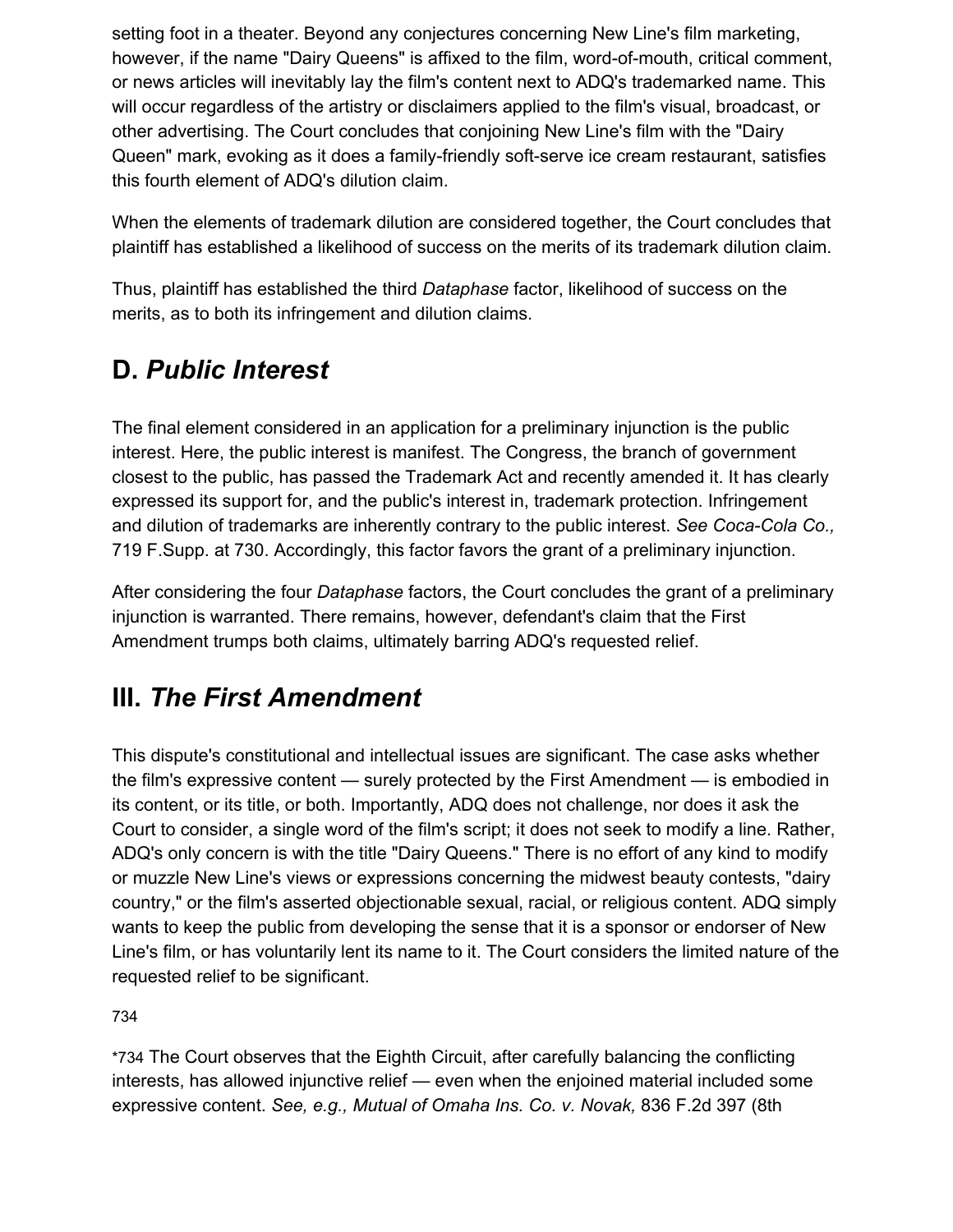Cir.1987); *Anheuser-Busch v. Balducci Publications,* 28 F.3d 769 (8th Cir.1994). The question, then, is when First Amendment interests are sufficient to outweigh the interests supporting the issuance of an injunction.

The Eighth Circuit has framed the applicable standard in two different, yet consistent, ways. In *Mutual of Omaha,* Judge (now Chief Judge) Bowman focused on whether an injunction "leaves open [alternative] avenues of expression," thus "depriv[ing] neither [the defendant] nor the public of the benefit of his ideas." *Mutual of Omaha,* 836 F.2d at 402. There, the defendant had been selling "Mutant of Omaha" paraphernalia bearing a logo very similar to the plaintiff's mark. The Court noted that the injunction would not prevent defendant from presenting "an editorial parody in a book, magazine, or film." *Id.* Because defendant had alternative avenues available for expressing his public policy views, the narrowly-drawn injunction was consistent with the First Amendment.

The Eighth Circuit revisited the question in *Balducci,* with Judge Bowman a member of the panel. In *Balducci,* the Court framed a balancing test: "[I]n any case where an expressive work is alleged to infringe a trademark, it is appropriate to weigh the public interest in free expression against the public interest in avoiding consumer confusion. ... This approach takes into account the ultimate test in trademark law, namely, the likelihood of confusion as to the source of the goods in question." *Balducci,* 28 F.3d at 776 (quoting *Cliffs Notes, Inc. v. Bantam Doubleday Dell Publishing Group,* 886 F.2d 490, 494-95 (2d Cir.1989)). In both *Mutual of Omaha* and *Balducci,* the Eighth Circuit affirmed the issuance of an injunction.

Despite defendant's protests to the contrary, the Court concludes that alternative avenues are available for expressing New Line's ideas. New Line claims its proposed title is expressive, and the author cannot convey her ideas behind the film without using the name "Dairy Queens." In support, New Line offers the author's affidavit declaring she is unsatisfied with any other title. It is not for this Court to name films, but it appears she has rejected ideas such as "Dairy Princesses," "Milk Maids," or any other formulation, except that single title which touches ADQ's mark.

New Line emphatically denies any reference to plaintiff's company or restaurants in its use of the proposed title. This denial, however, actually weakens its argument that there are no alternative means to express its artistic impressions or ideas. This case is not like *Rogers v. Grimaldi,* 875 F.2d 994 (2d Cir.1989), which also involved a movie title. In *Rogers,* Ginger Rogers (half of the immortal dance and film team of Ginger Rogers and Fred Astaire) claimed a film's title infringed upon and diluted the trademarked "Ginger Rogers Hosiery" she was selling. Judge Newman, writing for the Second Circuit, ruled that it did not — but he carefully noted the film's director, Frederico Fellini, averred that he selected the film's name intending to evoke the aura of "Fred and Ginger's" artistic expression. Fellini was referring directly to Fred Astaire and Ginger Rogers. This reference was essential to his filmic vision.

This markedly contrasts with New Line's position. New Line is explicit: there is nothing in its use of the "Dairy Queens" name designed to evoke or even suggest any relationship at all to ADQ's trademarked name or any of its products. *See Memorandum in Opposition to*